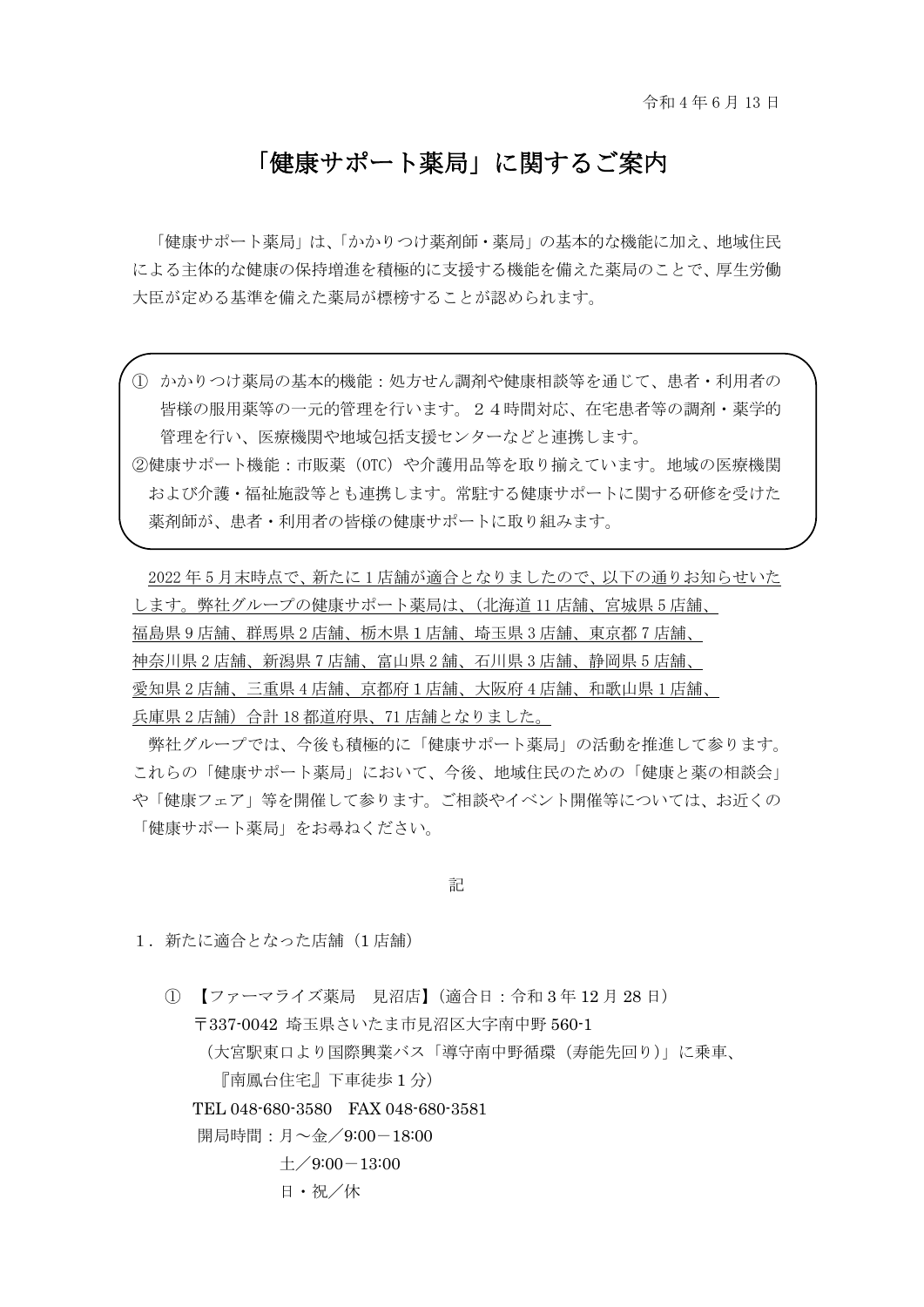## 2.これまでに適合となっている店舗(70 店舗)

| 薬局名                  | 所在地            | TEL          | 店舗情報                                                                 |
|----------------------|----------------|--------------|----------------------------------------------------------------------|
| ふじい薬局<br>明野調剤        | 北海道苫小牧市        | 0144-53-2000 | https://www.pharmarise.com/comp<br>any/store/store.php?store_id=410  |
| ふじい薬局<br>沼ノ端北調剤      | 北海道苫小牧市        | 0144-53-3600 | https://www.pharmarise.com/comp<br>any/store/store.php?store_id=413  |
| ふじい薬局<br>三光町店        | 北海道苫小牧市        | 0144-35-0711 | https://www.pharmarise.com/comp<br>any/store/store.php?store_id=481  |
| いちご薬局                | 北海道函館市         | 0138-47-2333 | https://www.pharmarise.com/comp<br>any/store/store.php?store_id=466  |
| 五稜郭調剤薬局              | 北海道函館市         | 0138-35-7722 | https://www.pharmarise.com/comp<br>any/store/store.php?store_id=469  |
| ひまわり薬局               | 北海道室蘭市         | 0143-55-8931 | https://www.pharmarise.com/comp<br>any/store/store.php?store_id=455  |
| 北海道ファーマライズ<br>留萌大町薬局 | 北海道留萌市         | 0164-43-7001 | https://www.pharmarise.com/comp<br>any/store/store.php?store_id=473  |
| たかはし薬局<br>本店         | 北海道釧路市         | 0154-24-8868 | https://www.pharmarise.com/comp<br>any/store/store.php?store_id=1001 |
| 北海道ファーマライズ<br>陸別薬局   | 北海道足寄郡<br>陸別町  | 0156-27-3400 | https://www.pharmarise.com/comp<br>any/store/store.php?store_id=476  |
| 川口薬局<br>本店           | 北海道標津郡<br>中標津町 | 0153-72-3211 | https://www.pharmarise.com/comp<br>any/store/store.php?store_id=1301 |
| 西春別支店<br>川口薬局        | 北海道野付郡<br>別海町  | 0153-77-1201 | https://www.pharmarise.com/comp<br>any/store/store.php?store_id=478  |
| ファーマライズ薬局<br>石巻店     | 宮城県石巻市         | 0225-92-6861 | https://www.pharmarise.com/comp<br>any/store/store.php?store_id=194  |
| ファーマライズ薬局<br>榴ヶ岡店    | 宮城県仙台市<br>宮城野区 | 022-292-4116 | https://www.pharmarise.com/comp<br>any/store/store.php?store_id=920  |
| トラスト調剤薬局             | 宮城県仙台市<br>泉区   | 022-375-1443 | https://www.pharmarise.com/comp<br>any/store/store.php?store_id=800  |
| しょうげん2丁目薬局           | 宮城県仙台市<br>泉区   | 022-772-2677 | https://www.pharmarise.com/comp<br>any/store/store.php?store_id=801  |
| ながまち薬局               | 宮城県仙台市<br>太白区  | 022-226-7063 | https://www.pharmarise.com/comp<br>any/store/store.php?store_id=808  |
| ファーマライズ薬局<br>八島店     | 福島県福島市         | 024-536-2525 | https://www.pharmarise.com/comp<br>any/store/store.php?store_id=142  |
| ファーマライズ薬局<br>泉店      | 福島県福島市         | 024-557-8855 | https://www.pharmarise.com/comp<br>any/store/store.php?store_id=143  |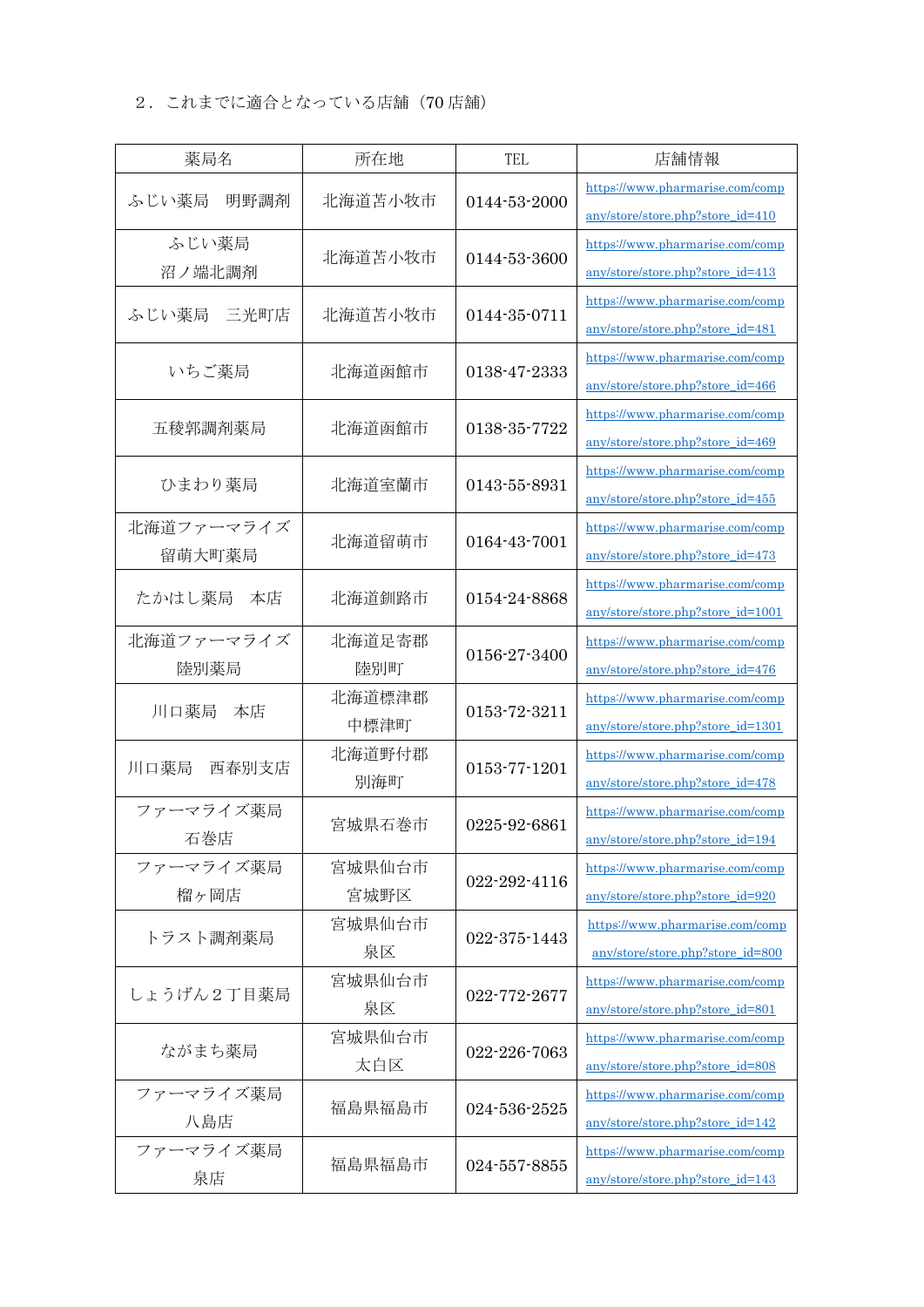| 薬局名                   | 所在地             | <b>TEL</b>   | 店舗情報                                                                 |
|-----------------------|-----------------|--------------|----------------------------------------------------------------------|
| ファーマライズ薬局<br>鎌田店      | 福島県福島市          | 024-554-2266 | https://www.pharmarise.com/comp<br>any/store/store.php?store_id=144  |
| ファーマライズ薬局<br>南福島店     | 福島県福島市          | 024-539-8989 | https://www.pharmarise.com/comp<br>any/store/store.php?store_id=147  |
| ファーマライズ薬局<br>卸町店      | 福島県福島市          | 024-552-6135 | https://www.pharmarise.com/comp<br>any/store/store.php?store_id=192  |
| ファーマライズ薬局<br>大町店      | 福島県福島市          | 024-526-4555 | https://www.pharmarise.com/comp<br>any/store/store.php?store_id=148  |
| ファーマライズ薬局<br>入江店      | 福島県福島市          | 024-528-2855 | https://www.pharmarise.com/comp<br>any/store/store.php?store_id=149  |
| ファーマライズ薬局<br>飯盛店      | 福島県会津若松市        | 0242-39-3591 | https://www.pharmarise.com/comp<br>any/store/store.php?store_id=506  |
| ファーマライズ薬局<br>内郷店      | 福島県いわき市         | 0246-45-1871 | https://www.pharmarise.com/comp<br>any/store/store.php?store_id=508  |
| 鬼怒川調剤センター<br>たかとく薬局   | 栃木県日光市          | 0288-70-3050 | https://www.pharmarise.com/comp<br>any/store/store.php?store_id=1201 |
| トリム薬局<br>前橋店          | 群馬県前橋市          | 027-290-3351 | https://www.pharmarise.com/comp<br>any/store/store.php?store_id=514  |
| かじ町薬局                 | 群馬県高崎市          | 027-326-8410 | https://www.pharmarise.com/comp<br>any/store/store.php?store_id=724  |
| ファーマライズ薬局<br>さいたま店    | 埼玉県さいたま市<br>中央区 | 048-855-0567 | https://www.pharmarise.com/comp<br>any/store/store.php?store_id=108  |
| トリム薬局<br>さいたま店        | 埼玉県さいたま市<br>桜区  | 048-851-0081 | https://www.pharmarise.com/comp<br>any/store/store.php?store_id=119  |
| ファーマライズ薬局<br>文京店      | 東京都文京区          | 03-5812-7377 | https://www.pharmarise.com/comp<br>any/store/store.php?store_id=116  |
| みなみ薬局<br>大森店          | 東京都大田区          | 03-5767-4207 | https://www.pharmarise.com/comp<br>any/store/store.php?store_id=529  |
| みなみ薬局<br>サンフラワー店      | 東京都大田区          | 03-5753-3145 | https://www.pharmarise.com/comp<br>any/store/store.php?store_id=528  |
| ファーマライズ薬局<br>東十条店     | 東京都北区           | 03-3912-5161 | https://www.pharmarise.com/comp<br>any/store/store.php?store_id=230  |
| マイネ薬局                 | 東京都練馬区          | 03-5945-8561 | https://www.pharmarise.com/comp<br>any/store/store.php?store_id=722  |
| ファーマライズ薬局<br>西友ひばりヶ丘店 | 東京都西東京市         | 042-423-8060 | https://www.pharmarise.com/comp<br>any/store/store.php?store_id=1108 |
| ファーマライズ薬局<br>吉祥寺店     | 東京都武蔵野市         | 0422-21-1188 | https://www.pharmarise.com/comp<br>any/store/store.php?store_id=711  |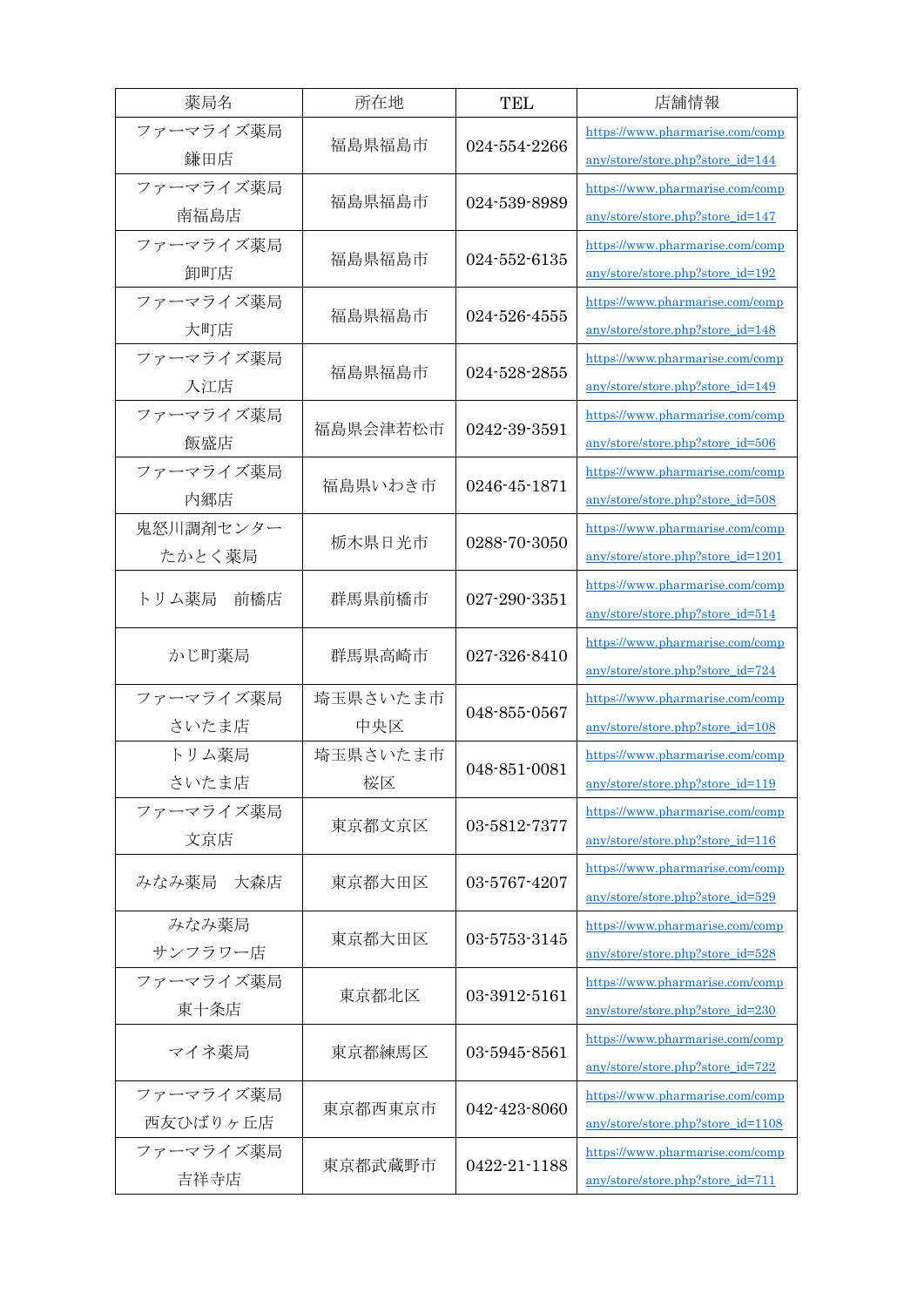| 薬局名          | 所在地      | <b>TEL</b>   | 店舗情報                             |
|--------------|----------|--------------|----------------------------------|
| ファーマライズ薬局    | 神奈川県横浜市  |              | https://www.pharmarise.com/comp  |
| 山手町店         | 中区       | 045-628-4781 | any/store/store.php?store_id=181 |
| ファーマライズ薬局    | 神奈川県横浜市  |              | https://www.pharmarise.com/comp  |
| 青葉台店         | 青葉区      | 045-988-5351 | any/store/store.php?store_id=231 |
| トリム薬局        |          | 025-370-6105 | https://www.pharmarise.com/comp  |
| 白根大通店        | 新潟県新潟市南区 |              | any/store/store.php?store_id=523 |
|              | 新潟県新潟市南区 | 025-372-5151 | https://www.pharmarise.com/comp  |
| 白根センター薬局     |          |              | any/store/store.php?store_id=551 |
| トリム薬局        |          | 0254-32-6550 | https://www.pharmarise.com/comp  |
| 新発田西店        | 新潟県新発田市  |              | any/store/store.php?store_id=524 |
| ファーマライズ薬局    |          |              | https://www.pharmarise.com/comp  |
| 三条店          | 新潟県三条市   | 0256-36-5378 | any/store/store.php?store_id=204 |
| ファーマライズ薬局    |          |              | https://www.pharmarise.com/comp  |
| 十日町店         | 新潟県十日町市  | 025-750-1245 | any/store/store.php?store_id=130 |
| トリム薬局        |          |              | https://www.pharmarise.com/comp  |
| 春日新田店        | 新潟県上越市   | 025-531-0667 | any/store/store.php?store_id=193 |
|              |          |              | https://www.pharmarise.com/comp  |
| トリム薬局<br>新井店 | 新潟県妙高市   | 0255-72-4193 | any/store/store.php?store_id=502 |
| ファーマライズ薬局    |          | 0763-82-8827 | https://www.pharmarise.com/comp  |
| 南砺店          | 富山県南砺市   |              | any/store/store.php?store_id=162 |
| ファーマライズ薬局    |          | 0763-53-0787 | https://www.pharmarise.com/comp  |
| 福光店          | 富山県南砺市   |              | any/store/store.php?store_id=225 |
| 金沢ファーマライズ    |          |              | https://www.pharmarise.com/comp  |
| 薬局           | 石川県金沢市   | 076-251-6370 | any/store/store.php?store_id=152 |
| 沖町ファーマライズ    |          |              | https://www.pharmarise.com/comp  |
| 薬局           | 石川県金沢市   | 076-253-2796 | any/store/store.php?store_id=190 |
| 野々市ファーマライズ   | 石川県白山市   |              | https://www.pharmarise.com/comp  |
| 薬局           |          | 076-276-6638 | any/store/store.php?store_id=207 |
| ファーマライズ薬局    |          | 054-267-2215 | https://www.pharmarise.com/comp  |
| 柚木店          | 静岡県静岡市葵区 |              | any/store/store.php?store_id=121 |
|              | 静岡県御殿場市  | 0550-83-6766 | https://www.pharmarise.com/comp  |
| みなみ薬局        |          |              | any/store/store.php?store_id=301 |
| ファーマライズ薬局    | 静岡県浜松市北区 | 053-430-0701 | https://www.pharmarise.com/comp  |
| 三方原店         |          |              | any/store/store.php?store_id=113 |
| ファーマライズ薬局    | 静岡県浜松市中区 | 053-412-7251 | https://www.pharmarise.com/comp  |
| 浜松店          |          |              | any/store/store.php?store_id=150 |
| ファーマライズ薬局    |          | 053-450-1101 | https://www.pharmarise.com/comp  |
| 浜松中央店        | 静岡県浜松市中区 |              | any/store/store.php?store_id=199 |